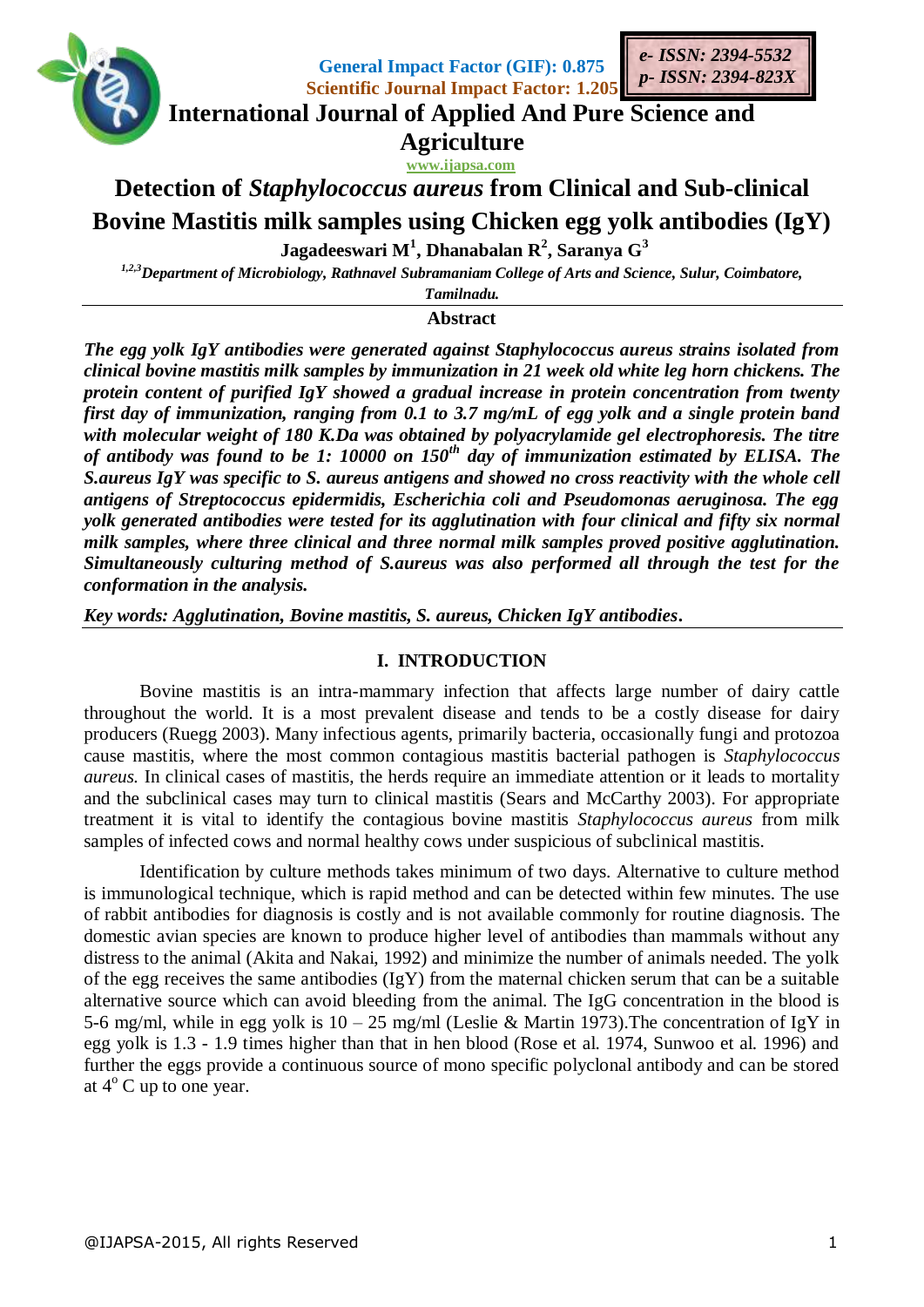# **II. MATERIALS AND METHODS**

## **Source of bacterial strains**

The *Staphylococcus aureus* strains were isolated from the milk samples from clinical bovine mastitis of Coimbatore district. The strains isolated were identified by gram reaction, cultural characteristics and biochemical tests.

# **Preparation of whole cell antigen**

The overnight broth culture of *Staphylococcus aureus* was inoculated into Trypticase soy broth and incubated overnight at  $37^{\circ}$ C on a rotator platform at 150 rpm. Cells were harvested by centrifugation at 6000 rpm for 15 to 20 minutes. Inactivation of antigen was done by addition of half the volume of 1% formalin and incubated overnight at room temperature. Purity of the antigen was checked by sub culturing on to blood agar plates for the nil growth. Prior to immunization the bacterial cells were collected by centrifugation at 10000 g for 15 minutes, washed thrice with saline and resuspended in sterile saline. The antigenic preparations were diluted using saline adjusting the opacity equal to McFarland Barium sulphate standard tube no:1 so as to obtain the final concentration  $3 \times 10^8$  bacterial cells in the saline.

# **Immunization and generation of anti-***S.aureus* **antibodies in chicken**

Twenty one week white egg laying leghorn chickens maintained in the animal house were intramuscularly injected at different sites of breast muscles with 0.5 ml of antigenic preparation. Every seven days after initial immunization the chickens received booster shots with same dose of cell suspension. Test bleeding was done frequently to check for the presence of antibodies in serum. Simultaneously the eggs were collected regularly and stored at  $4^{\circ}$  C for the isolation and purification of antibodies.

# **Purification of IgY antibodies from the egg yolk**

The egg yolk antibodies were purified by polyethylene glycol and ammonium sulphate precipitation method (Polson *et al*., 1980), the crude IgY was further purified by DEAE cellulose ion exchange column chromatography.

# **Protein determination**

The protein content of the purified IgY fraction was determined by the method of Lowry *et al*  (1951). The IgY fraction was then concentrated with poly vinyl pyrolidone (PVP) at room temperature. Purity of the chicken egg yolk antibodies were checked by SDS-PAGE (Laemmli, 1970).

## **Determination of antibody titer by indirect ELISA**

The antibody titer was determined by enzyme linked immunosorbant assay (ELISA) (Hamada, 1989). The antigen solution was diluted with 0.05 M carbonate buffer (pH 9.6) and 100 µl was coated in the microtiter plate wells. The plates were incubated at 4°C for overnight and washed followed by the addition of 200 µl of 1% bovine serum albumin in PBS (pH 7.4) in each well to block the uncoated surface and the wells were washed thrice with 200  $\mu$ l of PBS-Tween. The IgY from immunized hens and crude IgY from nonimmunized hens (control) were added to the wells and incubated at  $37^{\circ}$  for 2 hours. After reaction of antigen and antibody, the wells were washed with 200 µl of PBS-Tween. About 100 µl of horse radish peroxidase-conjugated rabbit anti-chicken IgG (Sigma Chemical Co) diluted (1:1000) with PBS-Tween was added to all the wells and the micro titer plate was incubated at  $37^{\circ}$ C for 2 hours. The wells were washed again with 200 µl of PBS-Tween followed by the addition of 100 µl of TMB solution with hydrogen peroxide. After 20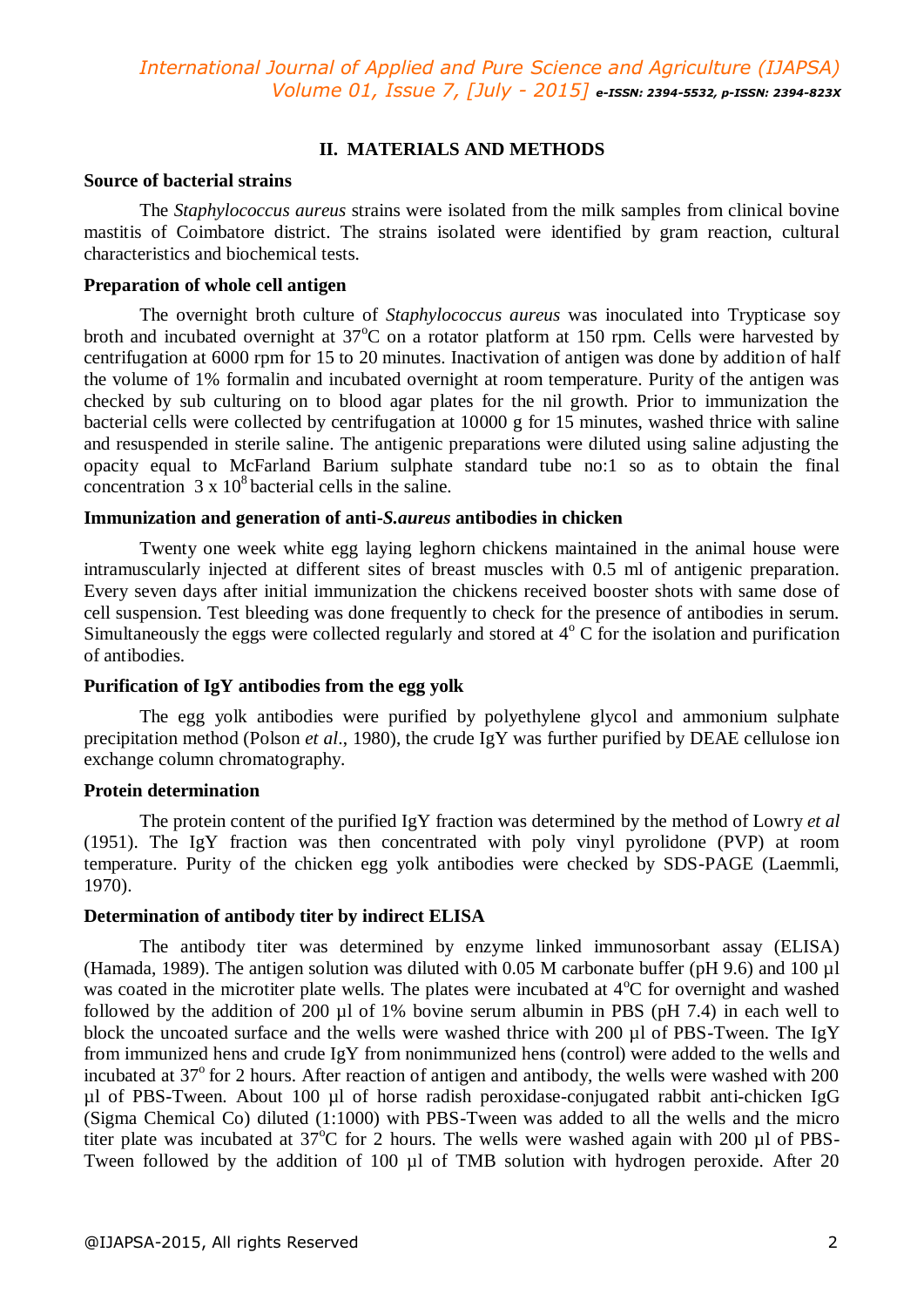minutes the reaction was stopped by adding 50 ul of 4N sulfuric acid and the color intensity developed was measured at 490 nm using ELISA reader.

# **Specificity testing of prepared chicken egg yolk IgY**

The specificity of the IgY prepared from chicken egg yolk against *S. aureus* strains isolated from bovine mastitis were checked by slide agglutination test with experimentally prepared whole cell antigens such as *S. aureus*, *Streptococcus epidermidis, E.coli* and *Pseudomonas aeruginosa* 

# **Diagnosis of** *S.aureus* **from milk samples using anti** *S. aureus* **IgY generated from chickens by slide agglutination test**

In the present study, two small holder dairy farms in Annur area were used. About 60 milk samples were collected for the analysis. Out of 60 samples, 4 samples were taken from clinical mastitis based on the physical and clinical appearance of the udder and the remaining 56 samples were taken from normal udder. As a rapid diagnostic tool, the chicken generated *S. aureus* IgY antibodies were used in the present study as an on field test to predict the *S. aureus* mastitis incidence.

A drop of milk sample from selected cows was placed on a clean glass slide followed by a drop of anti-*S.aureus* IgY. The slide was gently rocked back and forth for one minute and observed for agglutination. The test was repeated thrice to confirm the results. Further, the milk samples with positive agglutination were tested for the presence of *S. aureus* by routine culture method.

# **III. RESULTS**

### **IgY extraction and purification**

The mastitis *Staphylococcus aureus* IgY antibodies were obtained and purified by polyethylene glycol - ammonium sulphate precipitation method and by DEAE cellulose ion exchange column chromatography. Polyacrylamide gel electrophoresis study reveals the presence of single protein band with high molecular weight of 180 KDa (**Fig. 1**) which shows the purity of egg yolk derived IgY generated.

# **Fig.1. SDS PAGE revealing 180 KDa Protein band (IgY antibody)**

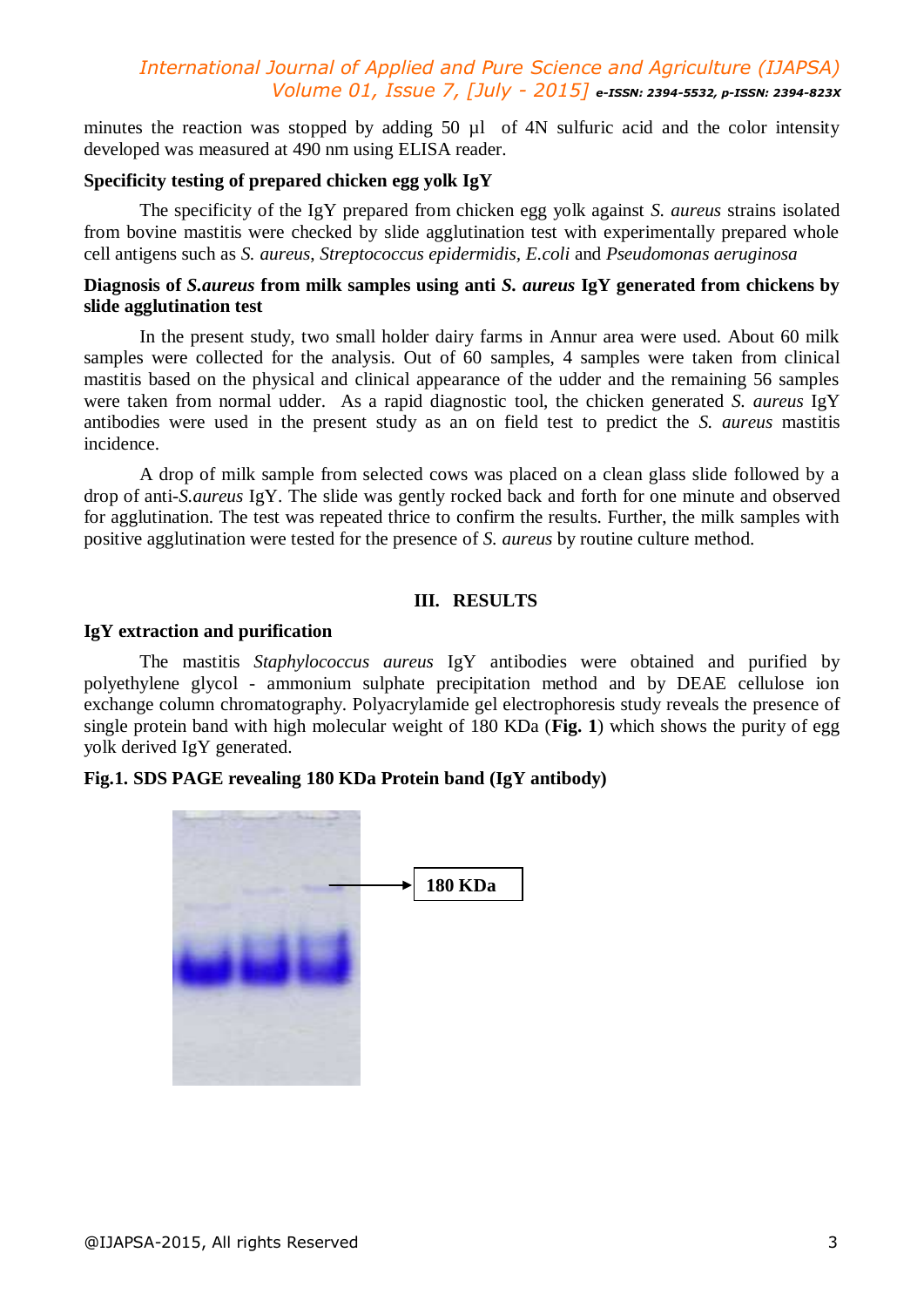# **Protein estimation**

The protein content of the eluted fractions shows a gradual increase in concentration of protein (antibodies) from  $21<sup>st</sup>$  day of immunization which ranges from 0.1 to 3.7 mg/ml of yolk.

# **Estimation of antibody titer by ELISA**

Agglutination of *S.aureus* antigen and IgY antibody was observed by slide agglutination test. The antibody titer was estimated by indirect antigen capture assay (IACA) and revealed optimum titer of 1:10000 dilution during  $150^{th}$  day after immunization.(**Fig. 2**)



**Fig. 2. Indirect antigen capture assay – High titer of 1:10000 was observed during 150th day after immunization**

# **Specificity of egg yolk antibodies (IgY)**

Specificity testing of egg yolk IgY showed agglutination only with *S. aureus* whole cell antigen and no agglutination was observed with whole cell antigens of *Streptococcus epidermidis, E.coli* and *Pseudomonas aeruginosa* (**Table.1**)

| Experimentally<br>antigens | prepared | whole | cell | Agglutination with anti S. aureus IgY<br>antibody |  |
|----------------------------|----------|-------|------|---------------------------------------------------|--|
| Staphylococcus aureus      |          |       |      |                                                   |  |
| Streptococcus epidermidis  |          |       |      |                                                   |  |
| Escherichia coli           |          |       |      |                                                   |  |
| Pseudomonas aeruginosa.    |          |       |      |                                                   |  |

**Table.1. Slide agglutination test**

(+) Agglutination; (- ) No agglutination

# **Diagnosis of bovine mastitis**

Out of 4 clinical mastitis samples the IgY antibodies agglutinate  $3(75\%)$  milk samples confirming the presence of gram positive contagious *S. aureus* pathogen and out of 56 normal milk samples, 3 samples showed positive agglutination on addition of *S. aureus* IgY on the slide showing the 5.36% of subclinical mastitis. (**Fig. 3**). Out of 60 samples, the prevalence of bovine mastitis was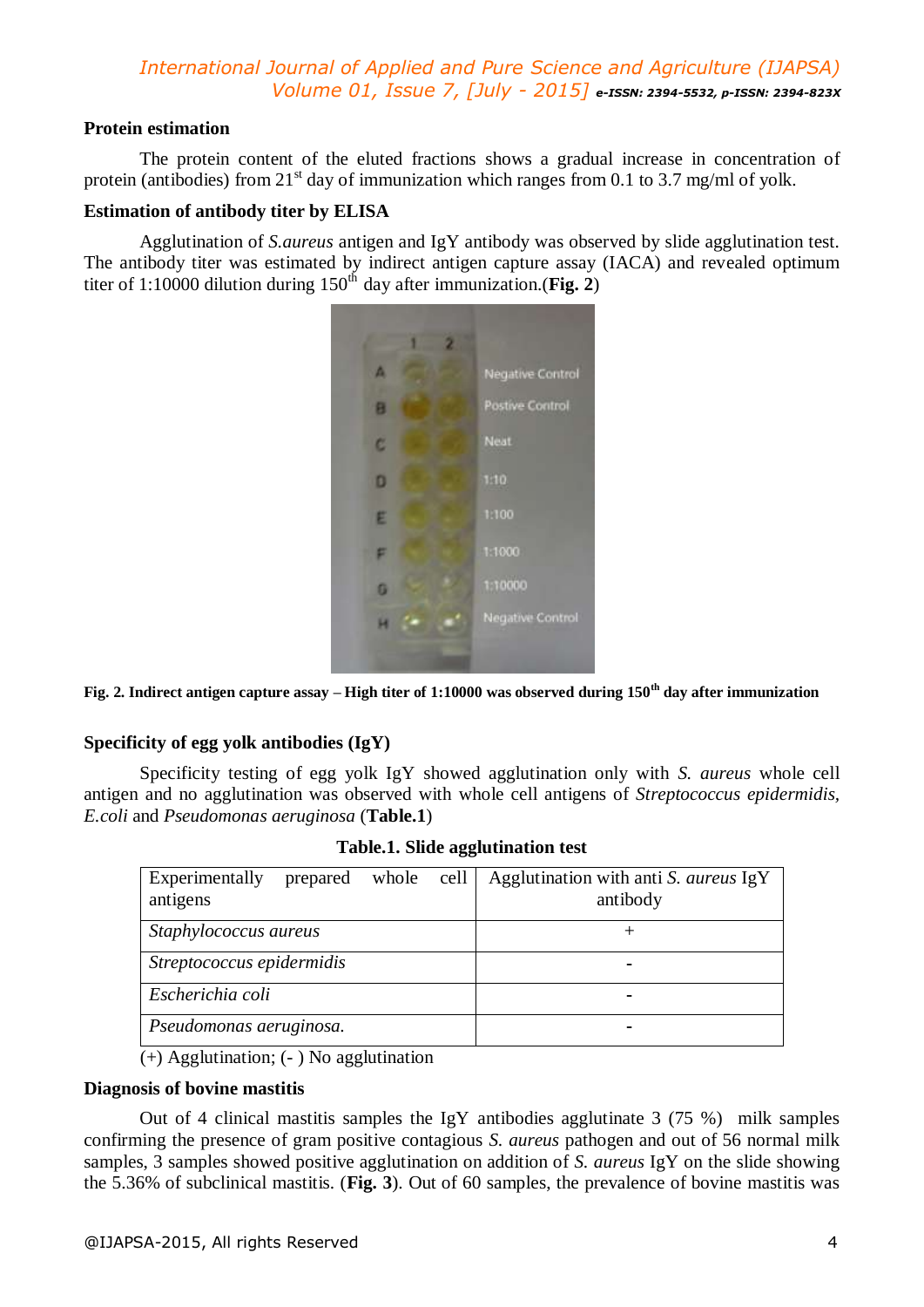10% and the incidence of mastitis was also found to be 10%. **(Table.2)**. *In vitro* routine laboratory conformation of agglutinated milk samples were plate cultured for *S.aureus*, which showed positive growth on the plates.



(+) - Agglutination (- ) - No agglutination **Fig. 3. Agglutination of** *S. aureus* **bovine mastitis milk sample with IgY**

| S. no | Total number of<br>milk samples | Udder condition      | No of samples  | Agglutination<br>Positive slide<br>with anti- $S$<br>Number of | Clinical S. aureus<br>Incidence of<br>maxitis (%) | Clinical S. aureus<br>Incidence of Sub<br>mastitis (%) | incidence(%)<br>Total mastitis | Prevalence (%) |
|-------|---------------------------------|----------------------|----------------|----------------------------------------------------------------|---------------------------------------------------|--------------------------------------------------------|--------------------------------|----------------|
|       |                                 | Clinical<br>mastitis | $\overline{4}$ | 3                                                              | 75                                                |                                                        |                                |                |
|       | 60                              | Normal<br>udder      | 56             | 3                                                              |                                                   | 5.36                                                   | 10                             | 10             |

**Table 2. Prevalence of S. aureus mastitis**

# **IV. DISCUSSION**

Bovine mastitis is a major concern to dairy producers and the food industry for reasons of farm profitability, food quality, animal and public health. Several methods have been developed to understand the mechanism of pathogenesis, prevention and treatment of bovine mastitis. It is important to identify the infection early for the successful treatment. Rapid identification kits for *S. aureus* have only rarely been specifically evaluated for mastitis diagnostic (Hogan *et al*., 1986).

Among the dairy farmers, milk production is the basic income which gets stumbled when the dairy cattles were found to get mastitis. The present study deals with the prediction of *S.aureus* mastitis as an on field diagnostic test using *S. aureus* IgY antibodies. Among the prevailed mastitis samples collected, our test proved highly positive for both clinical and subclinical mastitis analysis. Broad spectrum antibiotics are always used in the clinical mastitis treatment which paves a way to an emergence of multidrug resistance. *S. aureus* as a contagious mastitis pathogen, an immediate attention is always required both in clinical and subclinical cases. The subclinical mastitis is a dangerous stage of mastitis which cannot be predicted before clinical symptoms. The prediction of